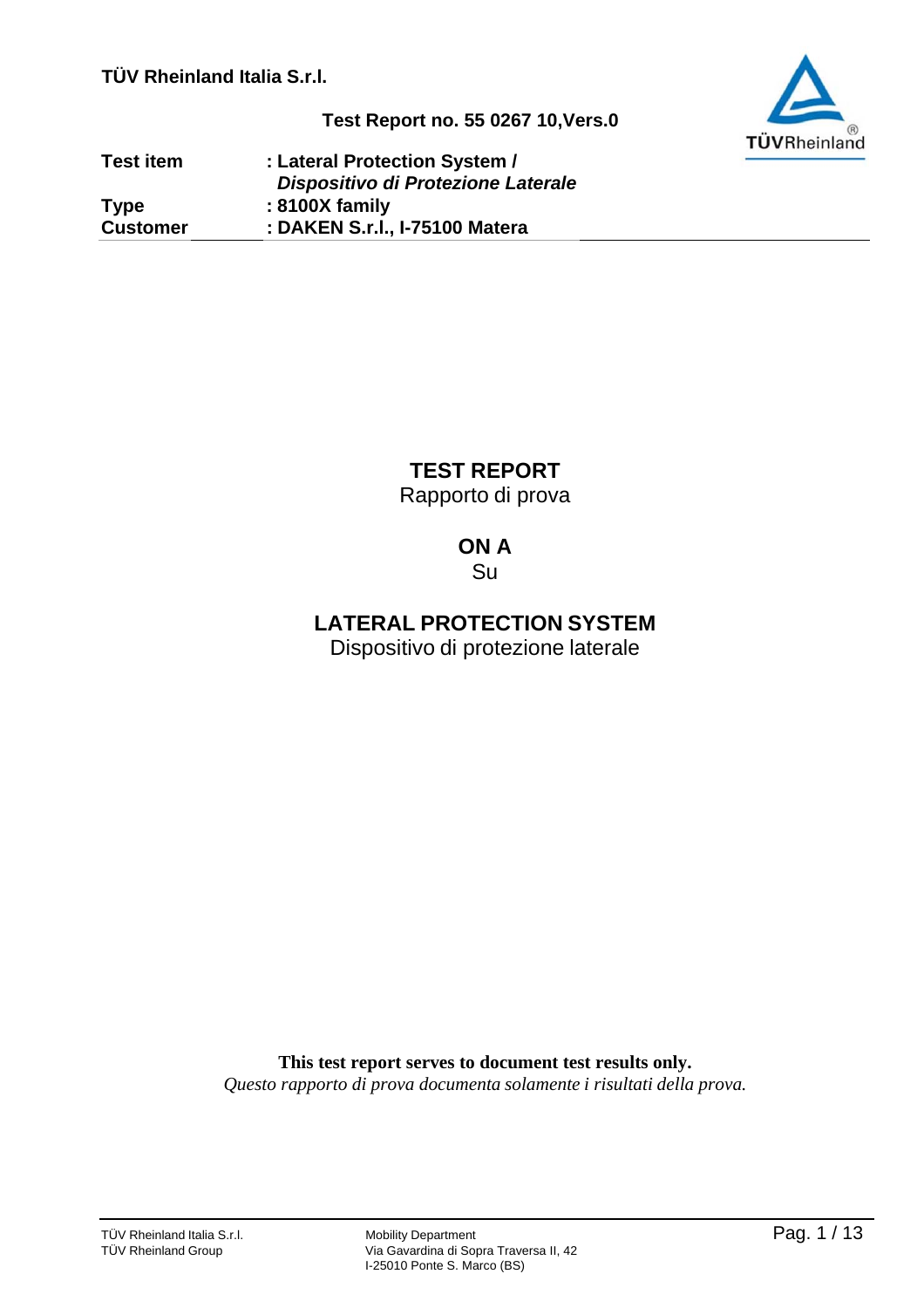

| <b>Test item</b> | : Lateral Protection System /<br>Dispositivo di Protezione Laterale |
|------------------|---------------------------------------------------------------------|
| <b>Type</b>      | : 8100X family                                                      |
| <b>Customer</b>  | : DAKEN S.r.l., I-75100 Matera                                      |

# **1. Introduction** *Introduzione*

Upon customers request, TÜV Rheinland Italia Srl has tested a series of lateral protection systems. The tests we re conducted to determine if the tests ite m meets the requirements specified under section 3.1. of this report.

1.1. Name and address of the customer : DAKEN S.r.l.

# **2. Description of the test object** *Descrizione dell'oggetto in prova* Test object / *Oggetto in prova* : Lateral protection system *Dispositivo di protezione laterale*

Manufacturer / *Costruttore* : see 1.1. *vedi 1.1.*

*Secondo la richiesta del cliente TÜV Rheinland Italia Srl ha testato una serie di Dispositivi di Protezione Laterale. Le prove sono stato eseguite per determinare se i dispositivi di protezione laterale sono conformi a quanto specificato nella sezione 3.1. di questo rapporto.*

*Nome e indirizzo del cliente* Z.I. Jesce, Via Appia Antica, km 13,100 I-75100 Matera (MT)

- 
- Type / *Tipo* : Box for tools 81000 400mm Box for tools\_81002\_500mm Box for tools\_81004\_600mm Box for tools\_81006\_800mm Box for tools\_81008\_1000mm Fire extinguisher box  $6 \text{ kg}$ Fire extinguisher box\_9 kg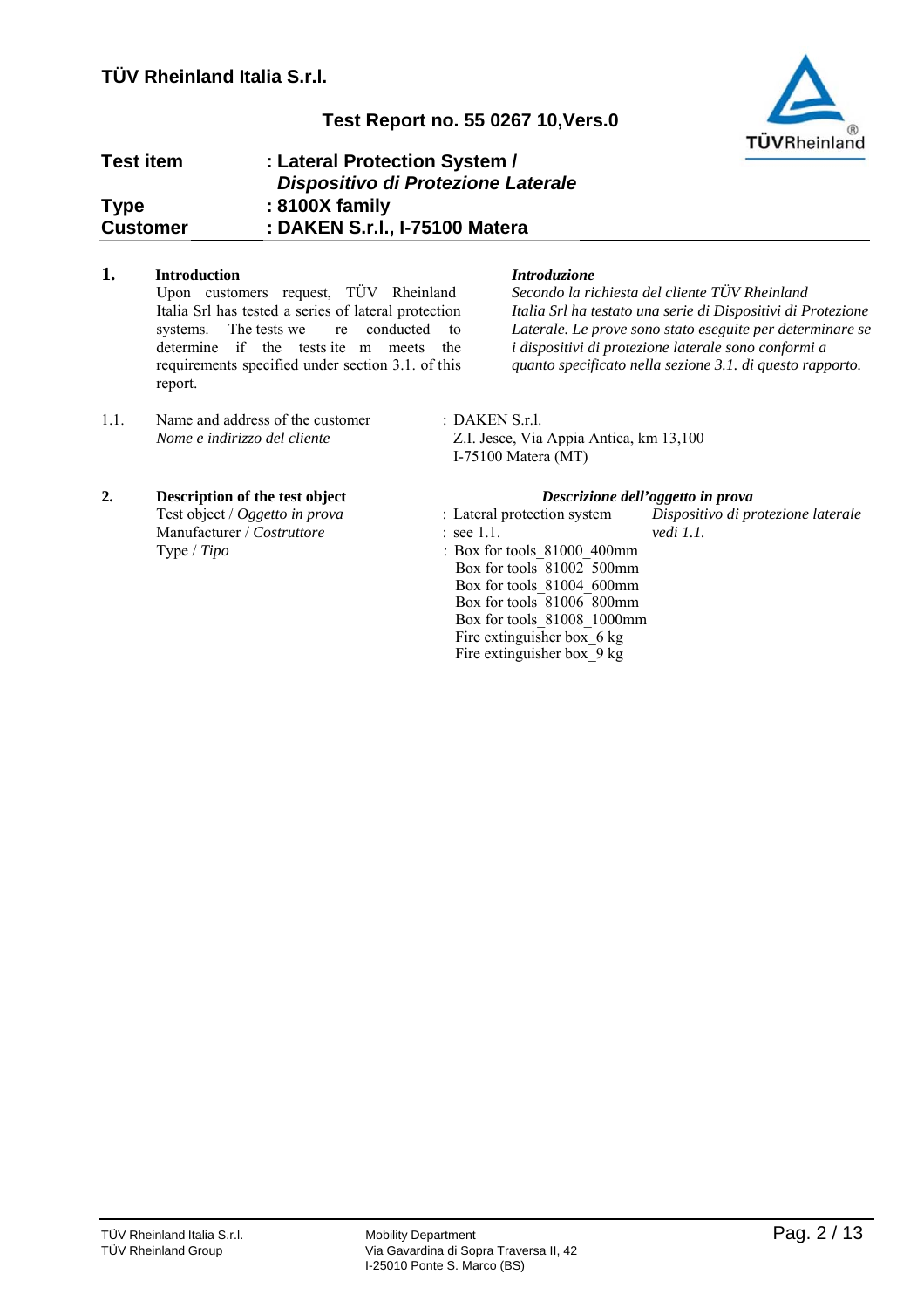

| <b>Test item</b> | : Lateral Protection System /      |
|------------------|------------------------------------|
|                  | Dispositivo di Protezione Laterale |
| <b>Type</b>      | : 8100X family                     |
| <b>Customer</b>  | : DAKEN S.r.I., I-75100 Matera     |

### Technical description

Lateral protection system (LPS) constructed to offer protection to unprotected road users (pedestrians, cyclists, motorcyclists) against the risk of falling under the sides o f a v ehicle and being caught under the wheels.

The LPS consists of boxes for tools and fire extinguisher boxes. Height of the boxes is 550 mm and suitable for category N2, N3, O3 and O4 vehicles.

The boxes consist in an assembly of an extruded profile in plastic material.

The boxes may be fixed to a vertical supports or horizontal support by means of M8 bolts.

See enclosed technical drawing of them.

All bolted fixations are self-locking. For details see manufacturers technical documentation, attachment 01.

### Descrizione tecnica

*Dispositivo di Protezione laterale (LSP) costruito per proteggere gli utenti della strada (pedoni, ciclisti, motociclisti) contro il rischio di cadere sotto il veicolo e venire schiacciati sotto le ruote.*

*Il LPS è composto da cassonetti porta utensili e cassonetti porta estintori. L'altezza dei cassonetti è 550 mm ed è adatto per i veicoli di categoria N2, N3, O3 ed O4.*

*I cassonetti sono assemblati utilizzando un estruso di plastica.*

*I cassonetti possono essere fissati ad un supporto verticale Oppure orizzontale per mezzo di viti M8. Vedere i disegni tecnici allegati.* 

*Tutti fissaggi a vite sono autobloccanti. Per i dettagli si veda la documentazione tecnica del costruttore – allegato 01.*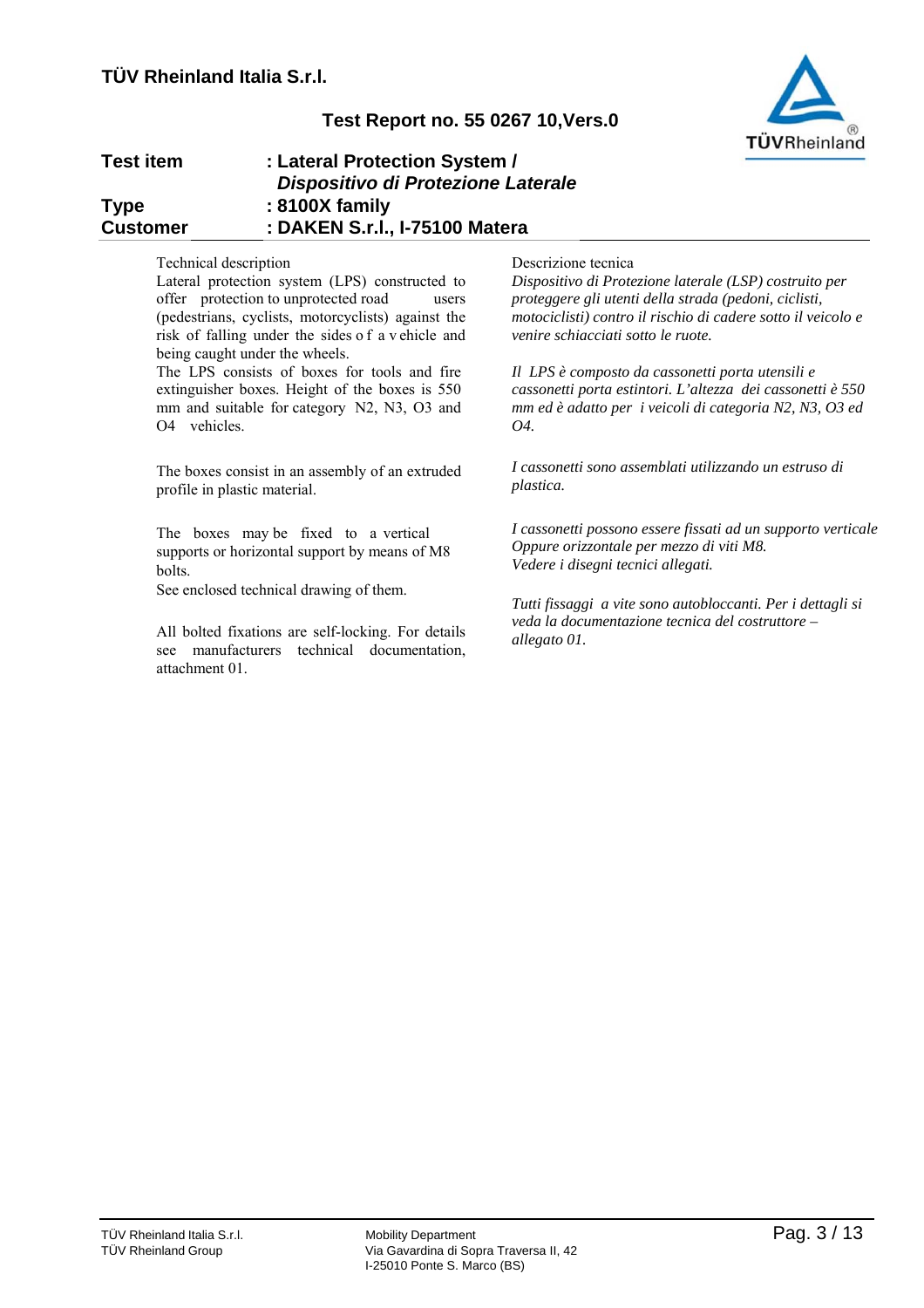# TÜVRheinland

# **Test Report no. 55 0267 10,Vers.0**

### **Test item : Lateral Protection System /** *Dispositivo di Protezione Laterale* **: 8100X family : DAKEN S.r.l., I-75100 Matera Type Customer**

# **3. Test requirements and test facility** *Ambito normativo e laboratori.*

3.1. Test requirement *Ambito normativo*

Council Directive 89/297/EEC of 13 April 1989 on the approximation of the laws of the Member States relating to the lateral protection (side guards) of certain motor vehicles and their trailers.

Equal requirements are treated from UNECE Regulation No. 73.

This test rep ort refers o nly to the "horizontal static load test" following section 2.8 of the test standard.

The installation of the lateral protection system on a specific vehicle related to the requirements of the test standard, section 2, was not subject of the test series.

### 3.2. Test facilities *Laboratori*

Static load tests performed by using test equipment of TÜV Rheinland Italia Srl.

# **4. Description of test set-up** *Allestimento per la prova*

- 4.1. Date of tests /*Data della prova* : 2010-12-16
- 4.2. Test location / *Località* : I-Matera
- 4.3. Description of test set-up / *Allestimento per la prova*:

The tests as described in section 3.1. of th is test repo rt were conducted on industrial prod uction samples installed on a trailer resp . installed on a suitable rigid test rig.

The tested configurations and positions tested are documented in attachment 02 of this test report.

*Direttiva del Consiglio del 13 aprile 1989 per il ravvicinamento delle legislazioni degli Stati membri relative alla protezione laterale di taluni veicoli a motore e dei loro rimorchi (89/297/CEE).* 

*Eguali requisiti sono trattati dal Regolamento UNECE No. 73.*

*Questo rapporto considera solo l'applicazione di un carico statico orizzontale secondo quanto specificato nella sezione 2.8 del capitolato di prova. Con riferimento al capitolato di prova , sezione 2, l'installazione del Dispositivo di Protezione laterale su uno specifico veicolo, non è soggetta a test di serie.*

*L'applicazione dei carichi statici è stata eseguita utilizzando le attrezzature di TǛV Rheinland Italia Srl.*

*La prova descritta nella sezione 3.1. di questo rapporto di prova è stata condotta su campioni prodotti industrialmente montati su un apposito simulacro di rimorchio.*

*Le configurazioni e le posizioni provate sono documentate nell'allegato 02 di questo rapporto di prova*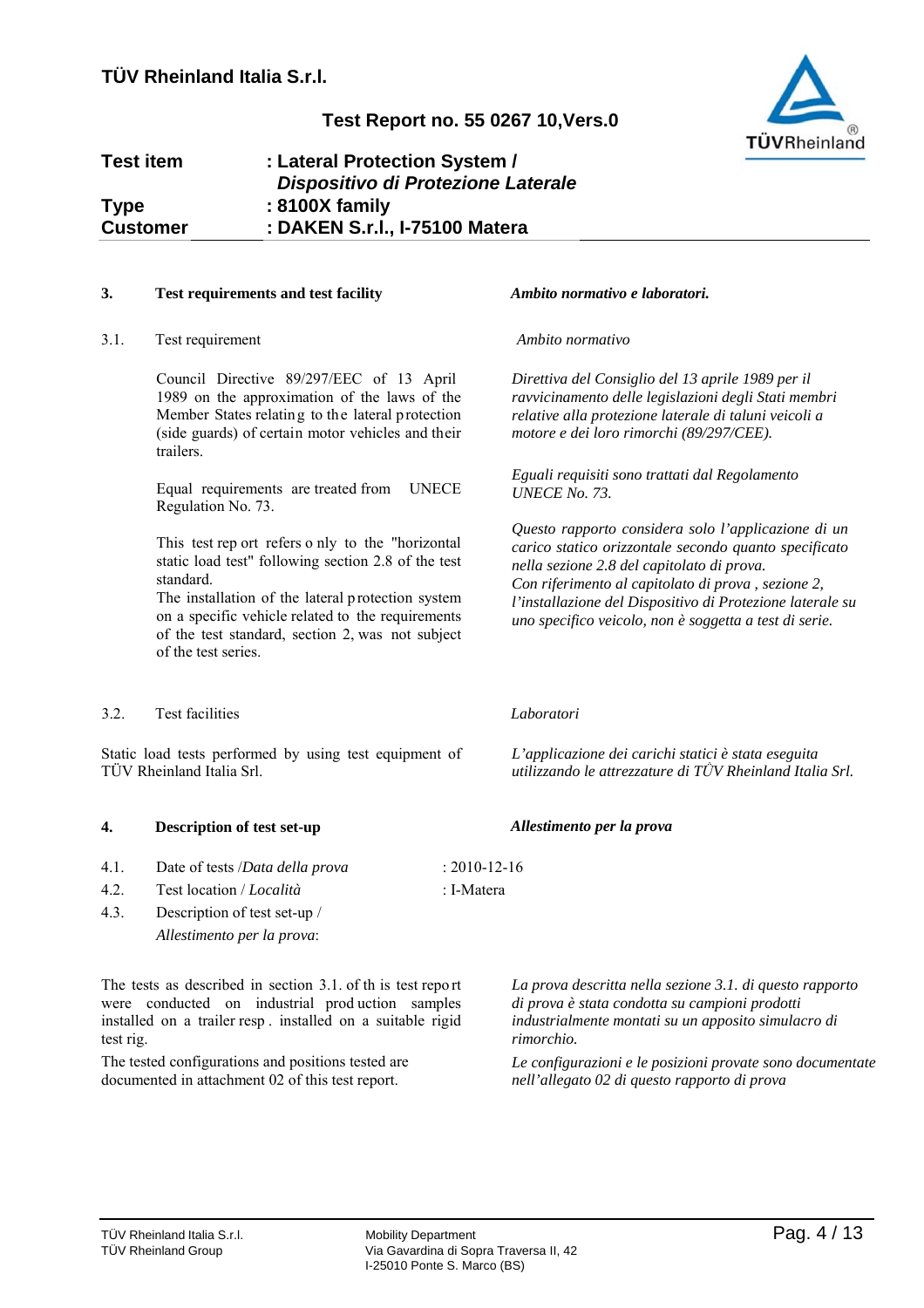

### **Test item : Lateral Protection System /** *Dispositivo di Protezione Laterale* **: 8100X family : DAKEN S.r.l., I-75100 Matera Type Customer**

### **5. Test results** *Risultati delle prove*

The approved lateral protection systems as described in section 2. and attach ment 02 of this test report are in correspondence with the test requirement.

The tests results are reported in attachment 03.

The test result refers to the tested objects only. I risultati delle misure si riferiscono solo alle

# **6. Marking** *Marcatura*

The lateral protection system is marked (adhesive label) by the following marking applied to the rear surface of t he individual horizontal rail; th e marking shall be legible without disassembly of the lateral protection system:

- a) manufacturer / *costruttore* : DAKEN S.r.l.
- 

*I Dispositivi di Protezione laterale descritti nella sezione 2 e nell'allegato 02 di questo rapporto di prova sono conformi alla norma.*

*I risultati delle prove sono riportati nell'allegato 03.*

campionature provate.

*Il Dispositivo di Protezione laterale è marcato (etichetta adesiva) con la seguente sigla applicata sulla superficie posteriore di ogni singolo profilato orizzontale; la sigla deve essere leggibile senza smontare il sistema di protezione laterale.*

b) type / *tipo* : Box for tools 81000 400mm Box for tools\_81002\_500mm Box for tools\_81004\_600mm Box for tools\_81006\_800mm Box for tools\_81008\_1000mm Fire extinguisher box 6 kg Fire extinguisher box\_9 kg

### **7. Attachments** *Allegati*

- 01 Index of technical description of the manufacturer, 1 page
- 02 Tested configurations, 4 pages
- 03 Tests results, 2 pages

*Indice delle descrizioni tecniche del costruttore, 1 pagine*

*Configurazioni provate, 4 pagine*

*Risultati delle prove, 2 pagina*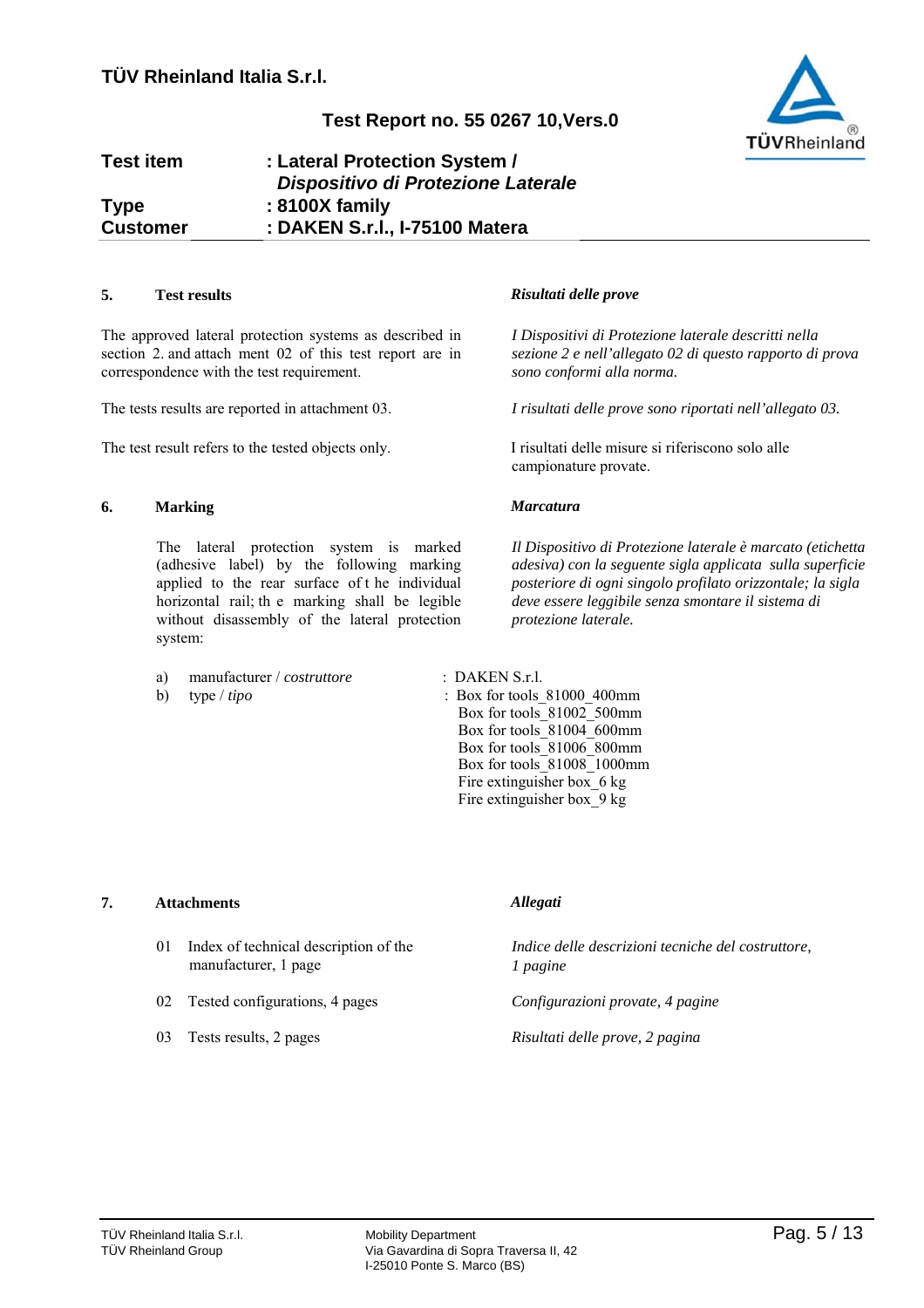

### **Test item : Lateral Protection System /** *Dispositivo di Protezione Laterale* **: 8100X family : DAKEN S.r.l., I-75100 Matera Type Customer**

The described lateral pr otection systems confirm as technical unit to the requirement specified under section 3.1. of this report.

The described lateral protection systems were tested only regarding its resistance to horizontal static lo ads as specified in the requirement mentioned.

The installation of the lateral protection system on a s pecific vehicle has to be evaluated individually related to the relevant requirements of the Council Directive 89/297/EEC and UNECE Regulation No. 73

This test report is to be used for type approval only.

The test laboratory is au thorized for the above mentioned test ref. Council Directive 89/297/EEC and UNECE Regulation No. 73 by the Transport Ministry of the Ireland, with registration-number 49a

This test report consist of pages 1 to 13, including attachments 01, 02 and 03. Only the complete and una bridged version of this report may be published and disseminated.

Excerpts, summaries, evaluations or other revised or altered versions of t his report, especially for advertising purposes, may only be published and disseminated after written permission has been obtained from TÜV Rheinland Italia Srl.

### **8. Final statement** *Dichiarazione conclusiva*

*I Dispositivi di Protezione laterale descritti sono da considerarsi come unità tecnica per l'ambito normativo specificato nella sezione 3.1. di questo rapporto di prova.*

*I Dispositivi di Protezione laterale descritti sono stati provati solamente per la verifica della resistenza ai carichi statici orizzontali indicati nelle norme citate.*

*L'installazione del Dispositivo di Protezione laterale su un determinato veicolo deve essere valutata singolarmente secondo quanto specificato dalla Direttiva europea 89/297/ECE e Regolamento UNECE No. 73*

*Questo rapporto di prova deve essere utilizzato solo ai fini dell'omologazione.*

*Il laboratorio è autorizzato per le prove secondo la Direttiva europea 89/297/ECE e Regolamento UNECE No. 73 dal Ministero dei Trasporti Irlandese, col numero 49a.*

*Questo rapporto di prova comprende le pagine da 1 a 13 inclusi gli allegati 01, 02 e 03. Questo rapporto può essere pubblicato e distribuito solo nella forma completa.*

*Eccezioni, riassunti, interpretazioni, oppure altre versioni riviste e modificate di questo rapporto di prova, specialmente per scopi pubblicitari, possono essere pubblicate e distribuite solo dopo aver ottenuto il benestare da TǛV Rheinland Italia Srl.*

Brescia, 27.04.2011 fb/fb



**Ur** / Test engineer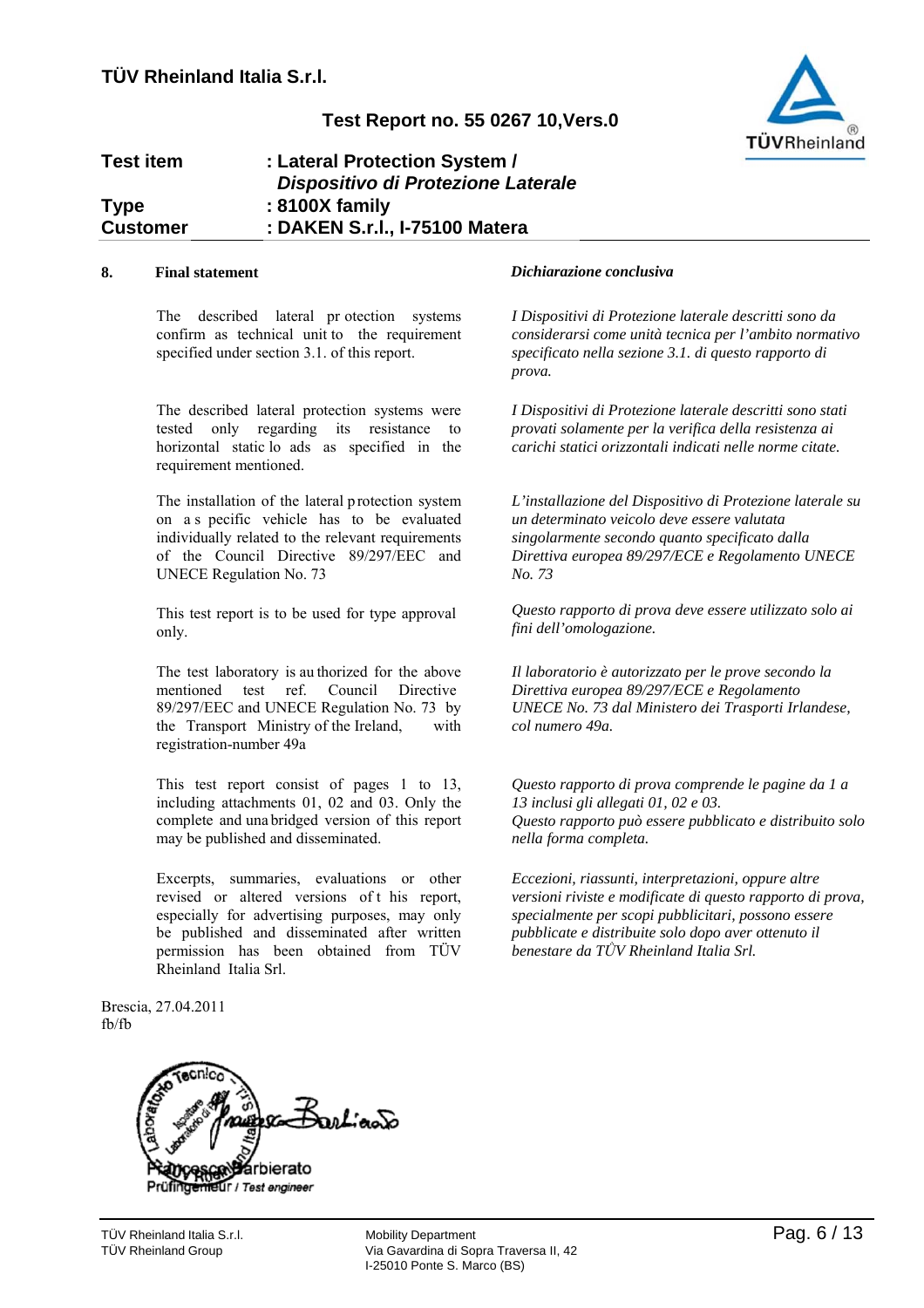# TECHNICAL INSTRUCTIONS RELATED TO LATERAL PROTECTION, ACCORDING TO CEE DIRECTIVE 89/297 AND UNECE REGULATION No. 73.

The present technical instructions will be applied to the lateral protections composed by any combination of toolboxes (all sizes), any other lateral protections and fire extinguisher boxes.

This Regulation applies to the lateral protection of complete vehicles of categories N2, N3, 03 and 04.

It does not apply to:

Tractors for semi-trailers;  $*$ 

 $\ast$ Trailers specially designed and constructed for the carriage of very long loads of indivisible length, such as timber, steel bars, etc.; \* Vehicles designed and constructed for special purposes where it is not possible, for practical reasons, to fit such lateral protection.



The products object of conformity to the 89/297 directive are: toolboxes (all showed sizes) and fire extinguisher boxes.